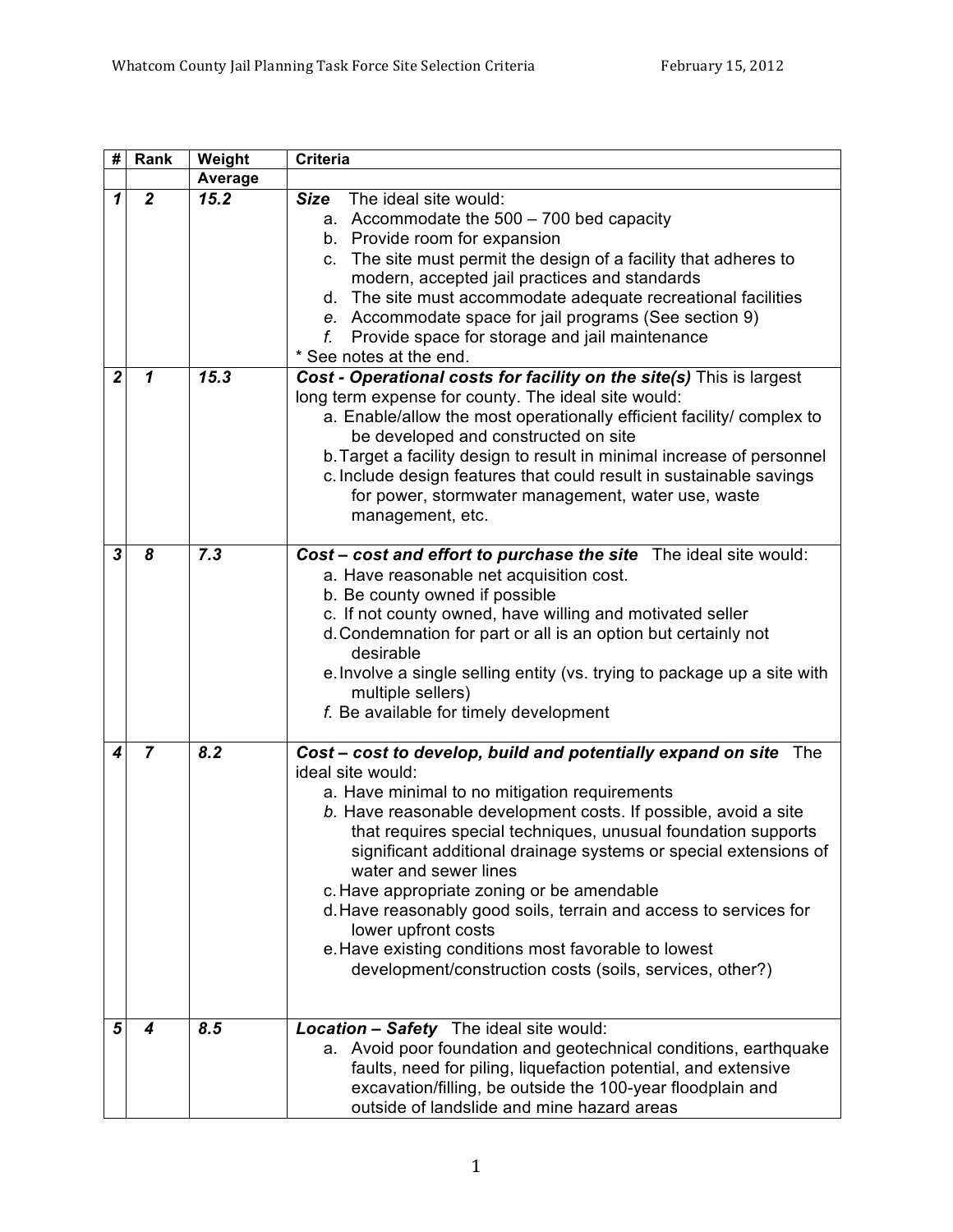|   |                  |     | b. Be accessible to medical facilities, with less than 10 minutes                                                         |
|---|------------------|-----|---------------------------------------------------------------------------------------------------------------------------|
|   |                  |     | response time for emergency medical care.                                                                                 |
|   |                  |     | c. Be located away from high risk hazards such as high pressure                                                           |
|   |                  |     | gas lines and airport landing/take-off zones.                                                                             |
|   |                  |     | d. Include space for area of refuge (evacuation zone.)                                                                    |
| 6 | $\boldsymbol{3}$ | 9.9 | Location - Operational Convenience- County The ideal site would                                                           |
|   |                  |     | be:                                                                                                                       |
|   |                  |     | a. Reasonably close to I-5                                                                                                |
|   |                  |     | b. Centrally located in county                                                                                            |
| 7 | 4                | 8.5 | c. A reasonable drive to the courthouse                                                                                   |
|   |                  |     | <b>Location - Transportation</b> The ideal site would:<br>a. Enable convenient access from major transportation corridors |
|   |                  |     | for law enforcement agencies and courthouse access and for                                                                |
|   |                  |     | visitation by families, legal counsel and for release of prisoners                                                        |
|   |                  |     | b. Be close to existing roadways, public transportation, and bike                                                         |
|   |                  |     | and pedestrian paths to reduce costs, minimize environmental                                                              |
|   |                  |     | impacts from transportation-related emissions, and promote                                                                |
|   |                  |     | healthy commuting practices                                                                                               |
|   |                  |     | c. Provide adequate space for secure and visitor parking for staff,                                                       |
|   |                  |     | law enforcement, professional and personal visiting                                                                       |
|   |                  |     | d. Maximize use of technology to reduce trips to and from the jail                                                        |
|   |                  |     |                                                                                                                           |
| 8 | 10               | 6.5 | <b>Location - Environmental considerations</b> The ideal site would:                                                      |
|   |                  |     | a. Avoid or easily mitigate impact on unique, sensitive or critical                                                       |
|   |                  |     | areas                                                                                                                     |
|   |                  |     | b. Allow for the use of environmentally positive and efficient                                                            |
|   |                  |     | infrastructure, including, but not limited to geothermal, solar                                                           |
|   |                  |     | energy, on-site stormwater treatment, etc.                                                                                |
| 9 | 6                | 8.2 | Location - Site offers potential for inmate programs The ideal site<br>would have:                                        |
|   |                  |     | a. Space for on-sit programs such as horticultural or other                                                               |
|   |                  |     | programs                                                                                                                  |
|   |                  |     | b. Space for jail industry programs that would provide an asset to                                                        |
|   |                  |     | the community and provide basic skills training for the offender                                                          |
|   |                  |     | c. Space for classrooms for basic education, life skills, training, etc.                                                  |
|   |                  |     |                                                                                                                           |
| 1 | $\boldsymbol{9}$ | 7.2 | Location - Neighborhood considerations We want to determine                                                               |
| 0 |                  |     | what is best for the county as a whole. However this may adversely                                                        |
|   |                  |     | impact some neighborhoods. The ideal site would:                                                                          |
|   |                  |     | a. Minimize impact on neighboring land use whenever possible.                                                             |
|   |                  |     | b. Have sufficient buffers to minimize the visual and auditory                                                            |
|   |                  |     | impacts to the neighborhood                                                                                               |
|   |                  |     | c. Allow for mitigation of traffic and road use effects on the                                                            |
|   |                  |     | neighborhood                                                                                                              |
|   |                  |     | d. Have sufficient space to provide both internal and perimeter<br>security barriers for community safety                 |
|   |                  |     |                                                                                                                           |
|   |                  |     | Note: the operational planning will help mitigate the impact to the                                                       |
|   |                  |     | immediate neighborhood.                                                                                                   |